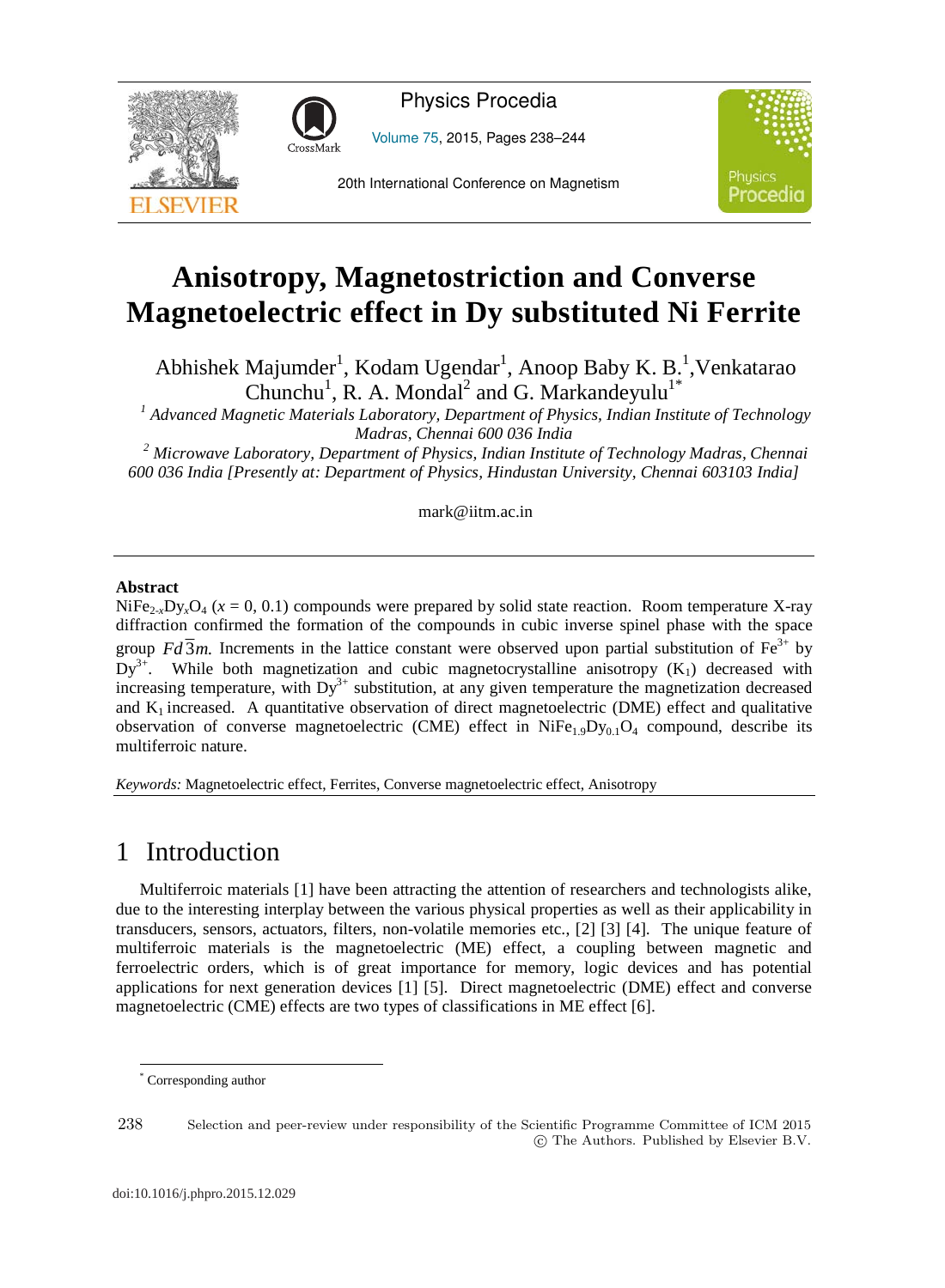Nickel ferrite (NFO) possesses high permeability, low coercivity, reasonable magnetostriction and high resistance that render it useful in high frequency applications [7] [8]. It is known that in NFO, the tetrahedral (A) sites are occupied by  $Fe<sup>3+</sup>$  ions and the octahedral (B) sites are occupied by Ni<sup>2+</sup> and Fe<sup>3+</sup> ions in equal proportions [7]. Partial substitution of Fe<sup>3+</sup> by rare-earth ( $\mathbb{R}^{3+}$ ) ion in the B-site has been reported to lead to structural distortion [9] that induces strains and significantly modifies the electrical and dielectric properties [10] [11].

Dinesh *et.al* have reported that (65PIN – 35PT)-NFO laminate composite shows self-biased DME coefficient of 8 V/cm-Oe and a CME coefficient of 5 mG-cm/V [12]. Many single phase ferrites with perovskite structure could also exhibit magnetoelectric effect [5] [13] [14] [15] [16]**.** Shuiyuan Chena *et.al* have investigated multiferroic properties of  $Bi_{1-x}Ca_xFeO_3$  and reported a converse magnetoelectric coefficient of  $6.48 \times 10^{-11}$  s/m [15]. Dascalu *et.al* have reported decreased magnetization and magnetostriction when Fe is partially substituted by rare earth in  $\text{CoFe}_2\text{O}_4$  [17] From our lab, Kamala Bharati *et.al* [18] have observed ferroelectricity and magnetocapacitance in Gd and Nd substituted Nickel ferrite and have also reported increased magnetocapacitance and magnetic field dependent ferroelectric loop in NiFe<sub>1.925</sub>D<sub>y0.075</sub>O<sub>4</sub> [10]. In NiFe<sub>1.925</sub>Sm<sub>0.075</sub>O<sub>4</sub> thin films coated on PZT, linear magnetoelectric coefficient of 407 mV/cm-Oe at 500 Oe has been reported [19]. In this paper, anisotropy, DME and CME in  $NiFe<sub>1.9</sub>Dy<sub>0.1</sub>O<sub>4</sub>$  are reported.

### 2 Experimental Details

Polycrystalline compounds  $N$ iFe<sub>2x</sub>Dy<sub>x</sub>O<sub>4</sub> ( $x = 0, 0.1$ ) were prepared, starting from NiO (99.96%) pure) Fe<sub>2</sub>O<sub>3</sub> and Dy<sub>2</sub>O<sub>3</sub> (99.99% pure), by the solid state reaction method. Powders of the starting materials were ground in an agate mortar and pestle for three hours and the mixtures were kept in a resistive heating furnace and heat treated in air at  $1240\,^{\circ}$ C for 12 h. The formation of the samples in inverse spinel phase was confirmed by powder X-ray diffraction (XRD) technique using a PANalytical (X'pert PRO) x-ray diffractometer employing Cu  $K_{\alpha}$  radiation. Magnetization measurements were carried out using a Quantum design MPMS 3 SQUID based VSM. Magnetostriction measurements were carried out, employing a commercial strain gauge (of resistance 120  $\Omega$ ) with a gauge factor of 2  $\pm$  0.03 and using a Model 3800 Wide Range Strain Indicator. The instrument was calibrated with a standard 120  $\Omega$  resistor before measurements. For the dielectric, magnetic, magnetoelectric and converse magnetoelectric measurements, the powders were made into pellets which were then sintered at  $1240\degree$ C in air for 12 h.

# 3 Results and discussion

Figure 1 shows the XRD patterns of  $N_1Fe_{2-x}D_yxO_4$  ( $x = 0, 0.1$ ) respectively along with the calculated parameters after Rietveld refinement. The weighted refined parameter  $(\omega_{\rm rp})$ ,  $\chi^2$ , lattice constant (a), bond angles and bond length values of the fitting are given in Table 1. Both the compounds were found to crystallize in the cubic inverse spinel phase with a small amount of  $DyFeO<sub>3</sub>$ phase in the latter. In  $NiFe_{1.9}Dy_{0.1}O_4$ , the weight fractions of the inverse spinel phase and  $DyFeO_3$  are 0.964 and 0.036 respectively. The lattice constant of  $N_1Fe_2O_4$  was found to be 8.3415 Å which is in good agreement with the reported value (8.34 Å [7]). An increment in the lattice constant value from 8.3415 Å to 8.3460 Å was observed in the case of NiFe<sub>1:9</sub>Dy<sub>0.1</sub>O<sub>4</sub>, attributed to substitution of Fe<sup>3+</sup> ion by the larger  $Dy^{3+}$  ion in the octahedral (B) site. From Table 1, it is clear that, the changes in the Bsite bond angles,  $Fe^{3+}$  -  $O^2$  -  $Fe^{3+}/Dy^{3+}$  and the B-site bond lengths  $O^{2-}$  -  $Fe^{3+}/Dy^{3+}$  in NiFe<sub>1:9</sub>Dy<sub>0.1</sub>O<sub>4</sub> (compared to the values in  $NiFe<sub>2</sub>O<sub>4</sub>$ ) cause a small distortion in the lattice.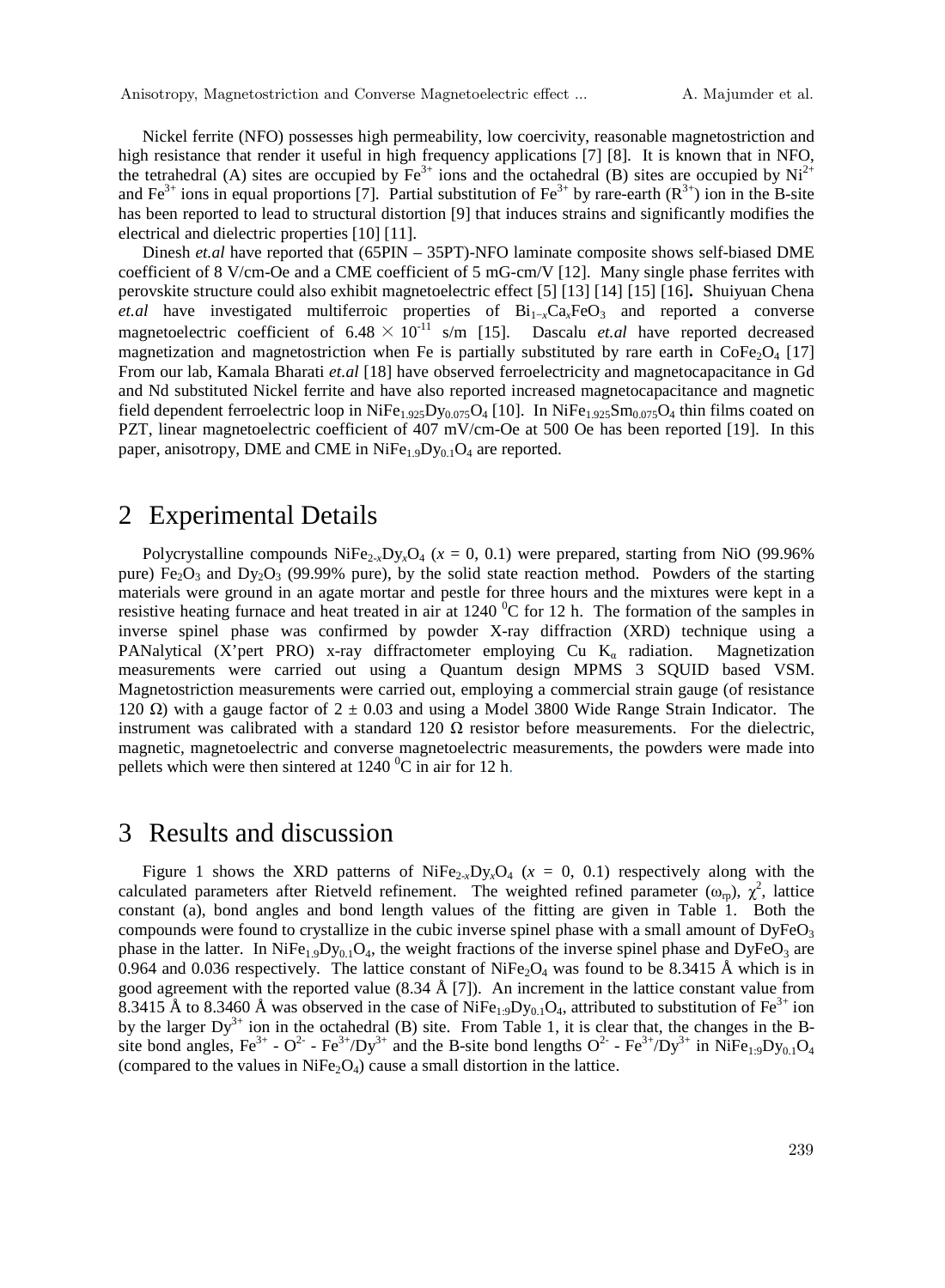

**Figure 1:** Rietveld refined XRD patterns of NiFe2-*x*Dy*x*O4  $(x = 0, 0.1)$ 

The dielectric measurements were carried out on the NiFe<sub>1.9</sub>Dy<sub>0.1</sub>O<sub>4</sub> pellet and the results are shown in Figure 2. The permittivity is seen to decrease with frequency as in the nickel ferrite [10]. At high frequencies, the sample is seen to exhibit very low permittivity values, which can be explained on the basis of the Maxwell–Wagner theory of interfacial polarization and the Koops phenomenological model [20]. It can be seen that the value of ε' increases rapidly with increase in temperature at low frequencies, which can be attributed to the temperature dependent interfacial and dipolar polarizations.

The resistivity measurement indicates that the ac resistivity of the NiFe<sub>1.9</sub>Dy<sub>0.1</sub>O<sub>4</sub> sample decreases with increase in frequency (Figure 3), which can be explained by the Verwey-de Boer hopping mechanism of charge carriers [20]. As the frequency of applied electric field increases, the frequency of electron hopping between  $Fe^{2+}$  and  $Fe^{3+}$  ions in the octahedral sites also increases which in turn decreases the resistivity of the material. Also, the resistivity was found to decrease with temperature due to the presence of thermally activated charge carriers.

| <b>Parameter</b>     |                                                                          | NiFe <sub>2</sub> O <sub>4</sub> | $NiFe1.9Dy0.1O4$ |
|----------------------|--------------------------------------------------------------------------|----------------------------------|------------------|
| Lattice constant (A) |                                                                          | 8.3415                           | 8.3460           |
| $\chi^2$             |                                                                          |                                  | 1.714            |
| $\omega_{rp}$        |                                                                          | 1.67                             | 1.98             |
| Bond length $(\AA)$  | $Q^{2}$ - Fe <sup>3+</sup> (B)                                           | 2.031                            | 2.067            |
|                      | $Q^{2}$ - Fe <sup>3+</sup> (A)                                           | 1.902                            | 1.840            |
| Bond angle (Degrees) | $Fe^{3+}(A) - O^{2-} - Fe^{3+}/Dy^{3+} (B)$                              | 123.0                            | 124.5            |
|                      | $Ni^{2+} - O^{2-} - Ni^{2+}$                                             | 93.0                             | 91.0             |
|                      | $Q^{2}$ - Fe <sup>3+</sup> (A) - $Q^{2}$                                 | 109.4                            | 109.4            |
|                      | $Q^2$ - Fe <sup>3+</sup> (B) - $Q^2$                                     | 86.9                             | 91.0             |
| . <i>. .</i>         | $\sim$ $\sim$ $\sim$ $\sim$ $\sim$ $\sim$<br>$\sim$ $\sim$ $\sim$ $\sim$ |                                  |                  |

**Table 1**: Structural parameter of NiFe<sub>2-*x*</sub>Dy<sub>*x*</sub>O<sub>4</sub> ( $x = 0, 0.1$ )

Magnetization was measured at 20 K and 50 K to 300 K in steps of 50 K, using a VSM employing a SQUID based detector. Figure 4 shows the magnetization curves of NiFe<sub>2-x</sub>Dy<sub>x</sub>O<sub>4</sub> ( $x = 0, 0.1$ ). Partial substitution of Fe<sup>3+</sup> by Dy<sup>3+</sup> is seen to cause the M<sub>s</sub> at 20 K, to decreases from 56.39 emu/g to 52 emu/g. The magnetization data at fields above 9 kOe were fit to the Law of Approach to Saturation (LAS) for cubic anisotropy systems, approximated by [7] [21]

$$
|M(H)| = M_s - \frac{8K_1^2}{105\mu_0 M_s H^2} + \kappa H
$$
 (1)

where  $K_1$  is the first order cubic magnetocrystalline anisotropy constant. The numerical coefficient 8/105 has been obtained for a polycrystalline material. The last term  $\kappa$ H represents forced magnetization due to the increase of saturation magnetization in high fields and  $\kappa$  represents paramagnetic susceptibility which was neglected in the present case as there are no paramagnetic impurities.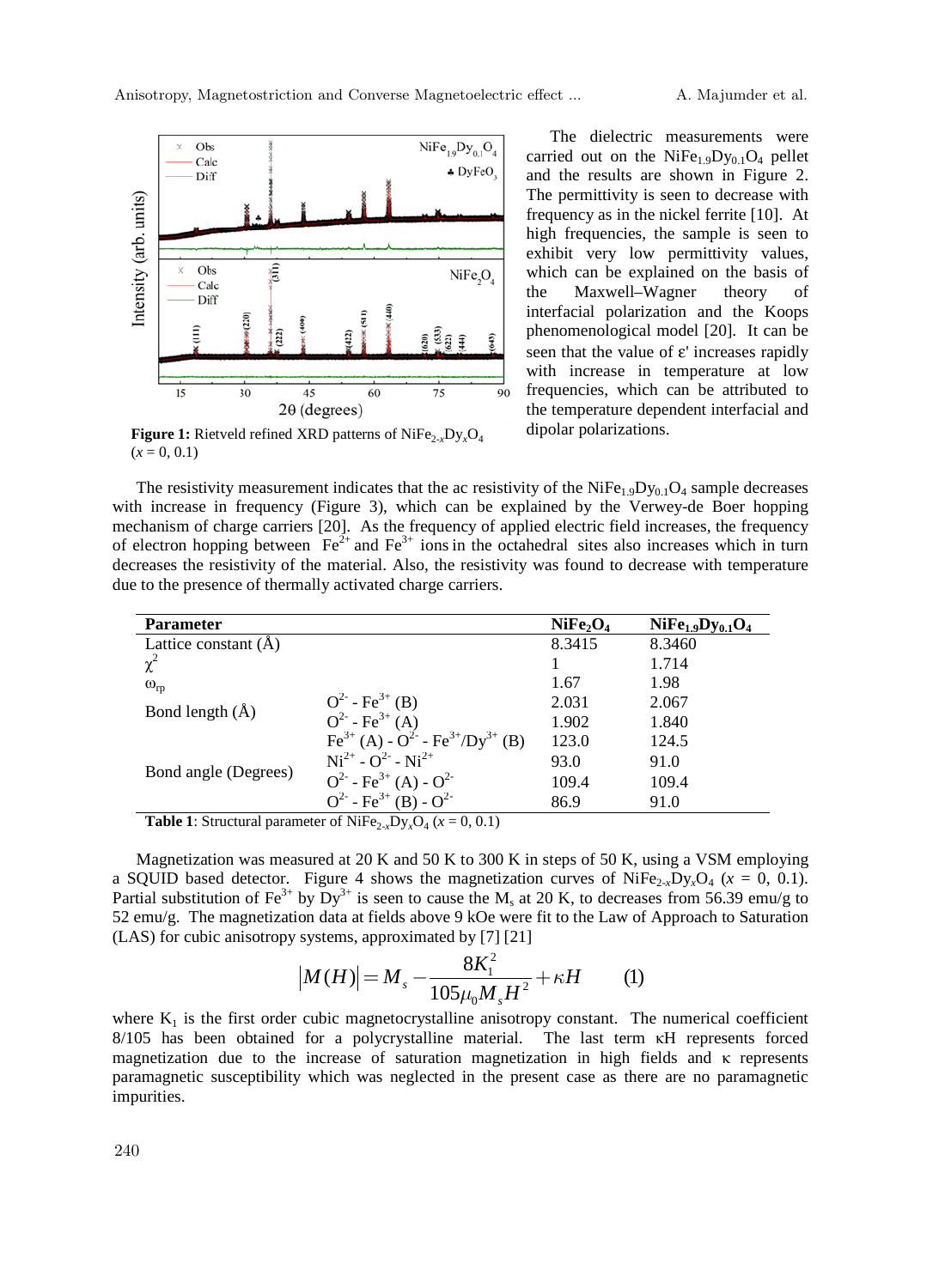

**Figure 2** Plot of permittivity *vs* temperature of  $NiFe<sub>1.9</sub>Dy<sub>0.1</sub>O<sub>4</sub>$  for different frequencies

**Figure 3:** Plot of resistivity *vs* temperature of  $NiFe<sub>1.9</sub>Dy<sub>0.1</sub>O<sub>4</sub>$  for different frequencies

Inset of Figure 5 shows the values of  $K_1$  and  $M_s$  of NiFe<sub>1:9</sub>Dy<sub>0.1</sub>O<sub>4</sub>. The value of  $K_1$  of NiFe<sub>1:9</sub>Dy<sub>0.1</sub>O<sub>4</sub> at 20 K is 92 kJ/m<sup>3</sup>, more than that of NiFe<sub>2</sub>O<sub>4</sub> (42 kJ/m<sup>3</sup>). The anisotropy is thus seen to increase with Dy substitution. The observed increase in  $K_1$  is attributed to the large negative anisotropy value of Dy [7]. Magnetostriction data on  $NiFe_{2x}D_yO_4$  ( $x = 0, 0.1$ ) at room temperature is shown in Figure 5. The measurements were performed by the strain gauge (of resistance 120  $\Omega$ ) method. The saturation magnetostriction ( $\lambda$ <sub>S</sub>) values are found to be -32 x10<sup>-6</sup> and -35 x 10<sup>-6</sup> respectively. The value of  $\lambda_S$  for NiFe<sub>2</sub>O<sub>4</sub> is in good agreement with the reported value [10] [20]. For  $NiFe<sub>1:9</sub>Dy<sub>0.1</sub>O<sub>4</sub>$  the slope of the magnetostriction curve at low field is found to be larger compared to that of NiFe<sub>2</sub>O<sub>4</sub>, which can be attributed to the increase in the anisotropy with the substitution of Dy<sup>3+</sup>.



**Figure 4:** Magnetization curves of NiFe<sub>2-*x*</sub>Dy<sub>*x*</sub>O<sub>4</sub>  $(x = 0, 0.1)$  at different temperatures

The DME coefficient of NiFe<sub>1:9</sub>Dy<sub>0.1</sub>O<sub>4</sub> was measured at room temperature using a commercial set up manufactured by Marine India. The voltage developed across the thickness of the pellet was measured, by the application of a static magnetic bias field up to 1.5 kOe. Lock-in method was employed for which, an alternating magnetic field (10 Oe at 850 Hz) was applied using a Helmholtz coil arrangement. A circular pellet, which were electrically poled along its axis in an electric field of 0.4 kV/cm for 24 hrs and then magnetically poled perpendicular to its axis by a field of strength of 0.8 T for 2 hrs, were used for determining the DME coefficient. The induced voltage (V) was measured along the axis of the pellet. The ME coefficient was calculated as  $\alpha_{ME} = V / (t \cdot H_{ac})$  where t is the thickness of the pellet. Figure 6 shows the plot of  $\alpha_{ME}$  *vs* magnetic field. The value of  $\alpha_{ME}$  increases with the DC magnetic field, attains a maximum value of 32.7 mV/cm-Oe at 473 Oe and then decreases with further increase of the field. Kamala Bharati *et.al* have reported increased magnetocapacitance and magnetic field dependent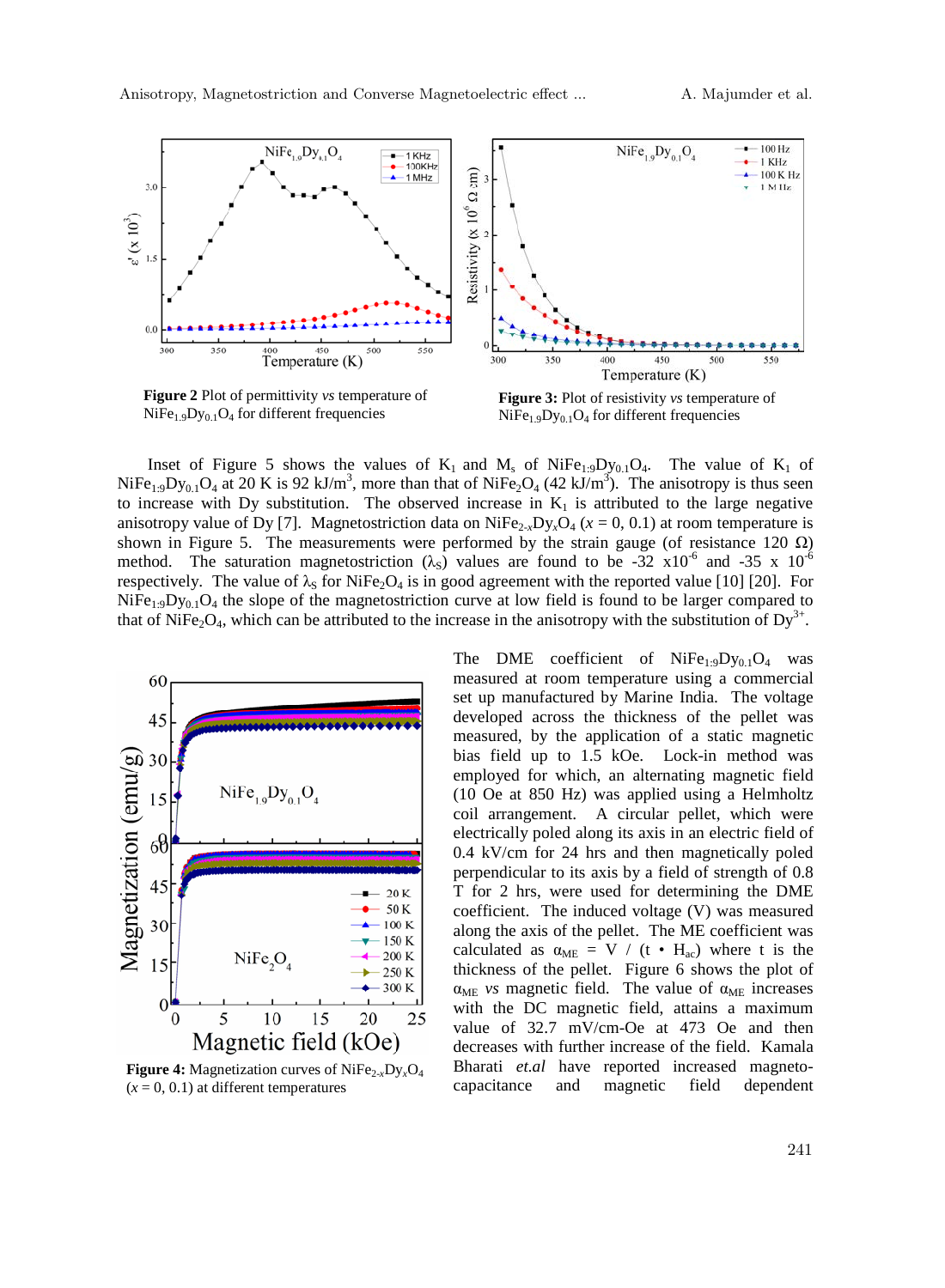ferroelectric loop in NiFe<sub>1.925</sub>Dy<sub>0.075</sub>O<sub>4</sub> [10]. The observed  $\alpha_{MF}$  is due to the breakdown of centrosymmetry of the octahedral site, which leads to ferroelectricity and hence multiferroic properties in the investigated compounds [1] [5].



**Figure 5**: Room temperature magnetostriction of NiFe<sub>2-*x*</sub>Dy<sub>*x*</sub>O<sub>4</sub> ( $x = 0, 0.1$ ). Inset: Temperature dependence of  $M_s$  and  $K_1$  of  $NiFe_{2-x}Dy_xO_4$  ( $x = 0, 0.1$ )



**Figure 6**: Plot of  $\alpha_{ME}$  *vs* magnetic field at room temperature  $NiFe<sub>1.9</sub>Dy<sub>0.1</sub>O<sub>4</sub>$ 

The electrically poled pellet was used for CME studies. CME was observed by measuring the change in magnetoimpedance (MI) of a soft ferromagnetic ribbon upon the application of an external magnetic field. The soft magnetic ribbon was placed at a distance of 1 mm over the circular pellet in such a way that the axis of the ribbon coincided with the diameter (10 mm) of the pellet. The soft magnetic ribbon was connected to a HP4192A impedance analyzer and the impedance of the ribbon

was measured both with and without the presence of the pellet in its vicinity, in the frequency range 0.5 MHz - 13 MHz. The percentage change in the impedance of the ribbon was calculated and compared with the MI data of the same ribbon in the above mentioned frequency range, which was measured earlier under an applied magnetic field ranging from -100 Oe to +100 Oe. The impedance of the soft magnetic ribbon was measured by changing the frequency from 0.5 MHz to 13 MHz. The frequency at which the magnetoimpedance of the ribbon was the largest (28%) was 5 MHz. The magnetic field developed due to poled  $NiFe<sub>1:9</sub>Dy<sub>0.1</sub>O<sub>4</sub>$  was determined as 0.535 Oe (42.8 A/m). This is an interesting observation in a single compound and may pave way for CME based transducers.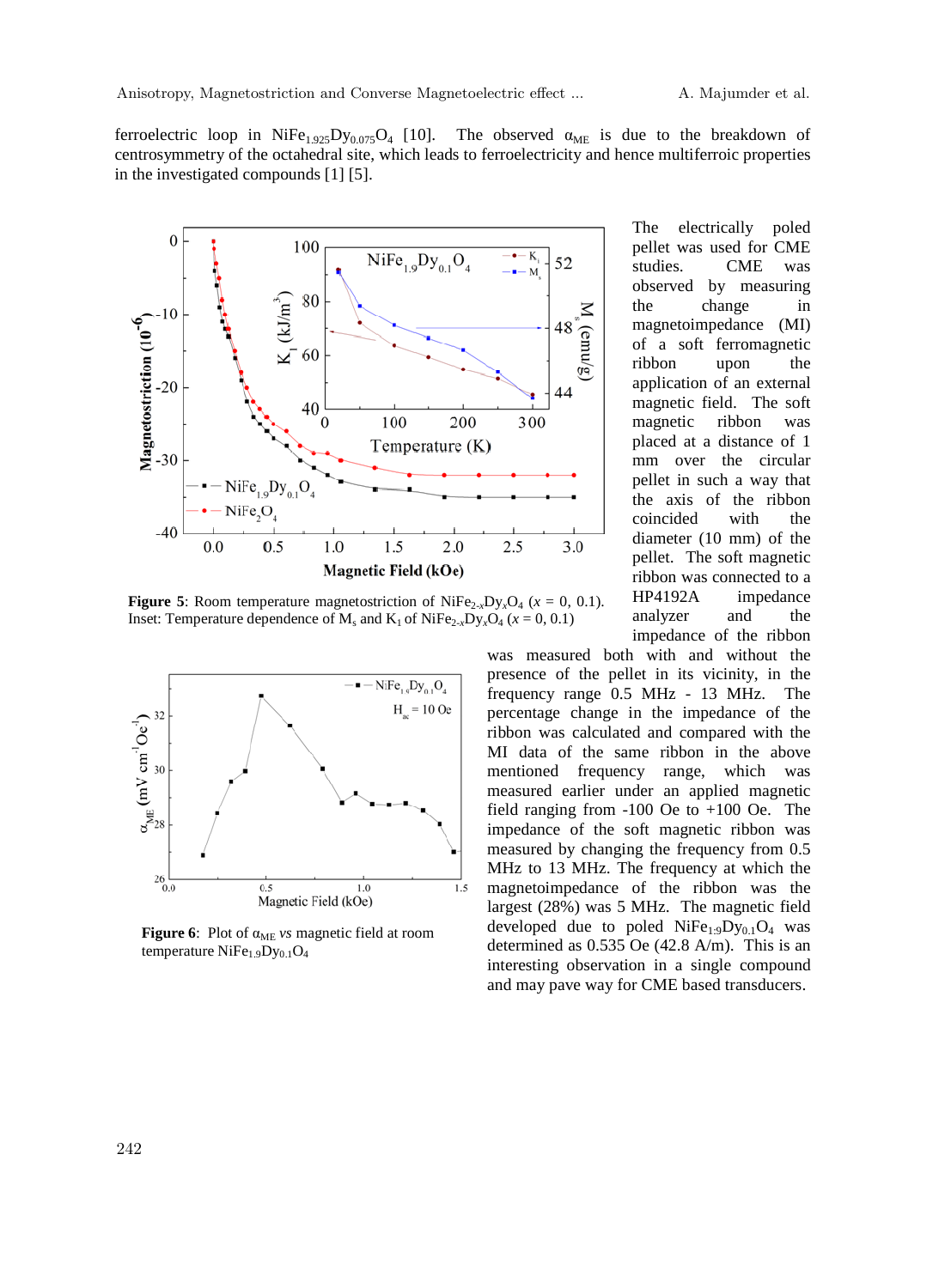#### 4 Conclusions

 $NiFe<sub>2</sub>, Dy<sub>4</sub>(x = 0, 0.1)$  compounds crystallize in the cubic inverse spinel phase and an increase in lattice constant with  $Dy^{3+}$  content as confirmed by XRD patterns. Partial substitution of Fe<sup>3+</sup> ions by  $Dy^{3+}$  ions, leads to a decrease in the magnetization and increase in K<sub>1</sub>. Temperature dependent M-H data reveals that for both the compounds, the saturation magnetization and  $K_1$  values decreased with increasing temperature. Linear DME coefficient of 32.7mV/cm-Oe and also a conspicuous and qualitative CME were observed in the  $NiFe<sub>1:9</sub>Dy<sub>0.1</sub>O<sub>4</sub>$  compound.

# References

- [1] M. Fiebig, "Revival of the magnetoelectric effect," *J. Phys. D,* vol. 38, pp. R123 R152, 2005.
- [2] C.-W. Nan and D. Clarke, "Effective properties of ferroelectrici and/or ferromagnetic composites: a unique approach and its application," *J. Am. Ceram. Soc.,* vol. 80, p. 1333, 1997.
- [3] L. Mitoseriu, V. Buscaglia, M. Viviani, M. Buscaglia, I. Pallecchi, C. Harnagea, A. Testino, V. Trefiletti and P. Nanni, "BaTiO3-(Ni0.5Zn0.5)Fe2O4 ceramic composites with ferroelectric and magnetic properties," *J. Eur. Ceram. Soc.,* vol. 27, pp. 4379-4382, 2007.
- [4] N. Fujimura, T. Ishida, T. Yoshimura and T. Ito, "Epitaxially grown YMnO3 film: new candidate for nonvolatile memory devices," *Appl. Phys. Lett.,* vol. 69, pp. 1011 - 1013, 1996.
- [5] W. Eerenstein, N. Mathur and J. Scott, "Mutiferrioc and magnetoelectric materials," *Nature,* vol. 442, pp. 759-765, 2006.
- [6] W. Eerenstein, M. Wiora, J. Prieto, J. Scott and N. Mathur, "Giant sharp and persistent converse magnetoelectric effects in multiferroic epitaxial heterostructures," *Nat. Mater.,* vol. 6, pp. 348- 351, 2007.
- [7] S. Chikazumi, Physics of Ferromagnetism, New York: Oxford University Press, 1997.
- [8] U. Ozgur, Y. Alivov and H. Morkoc, "Microwave ferrites, part 1: fundamental properties," *J. Mater. Sco. Mater. Electron.,* vol. 20, pp. 799-834, 2009.
- [9] N. Rezlescu and E. Rezlescu, "The Influence of Fe substitutions by R ions in a Ni-Zn ferrite," *Solid State Commun.,* vol. 88, pp. 139-141, 1993.
- [10] K. Kamala Bharathi, K. Balamurugan, P. Santhosh, M. Pattabiraman and G. Markandeyulu, "Magnetocapacitance in Dy-doped Ni ferrite," *Phys. Rev. B,* vol. 77, p. 172401, 2008.
- [11] E. Schloemann, "Advances in ferrite microwave materials and devices," *J. Magn.Magn. Mater.,*  vol. 209, pp. 15-20, 2000.
- [12] S. Dinesh Kumar, G. Ramesh and V. Subramanian, "Enhanced sef-biased direct and converse magnetoelectric effect in Pb(In1/2Nd1/2)O3-PbTiO3/NiFe2O4 bi-layer laminate composite," *J. Mater. Sco.: Mater. Electron.,* vol. 26, pp. 2682-2687, 2015.
- [13] Y. Tokunaga, S. Iguchi, T. Arima and Y. Tokura, "Magnetic field induced ferroelectric state in DyFeO3," *Physical Review Letters ,* vol. 101, p. 097205, 2008.
- [14] C. Ederer and N. A. Spaldin, "Weak ferromagnetism and magnetoelectric coupling in bismuth ferrite," *Phy. Rev. B,* vol. 71, p. 060401 (R), 2005.
- [15] S. Chena, L. Wang, H. Xuan, Y. Zheng, D. Wang, J. Wu, Y. Du and Z. Huang, "Multiferroic properties and converse magnetoelectric effect in Bi1−xCaxFeO3 ceramics," *Journal of Alloys and Compounds,* vol. 506, pp. 537-540, 2010.